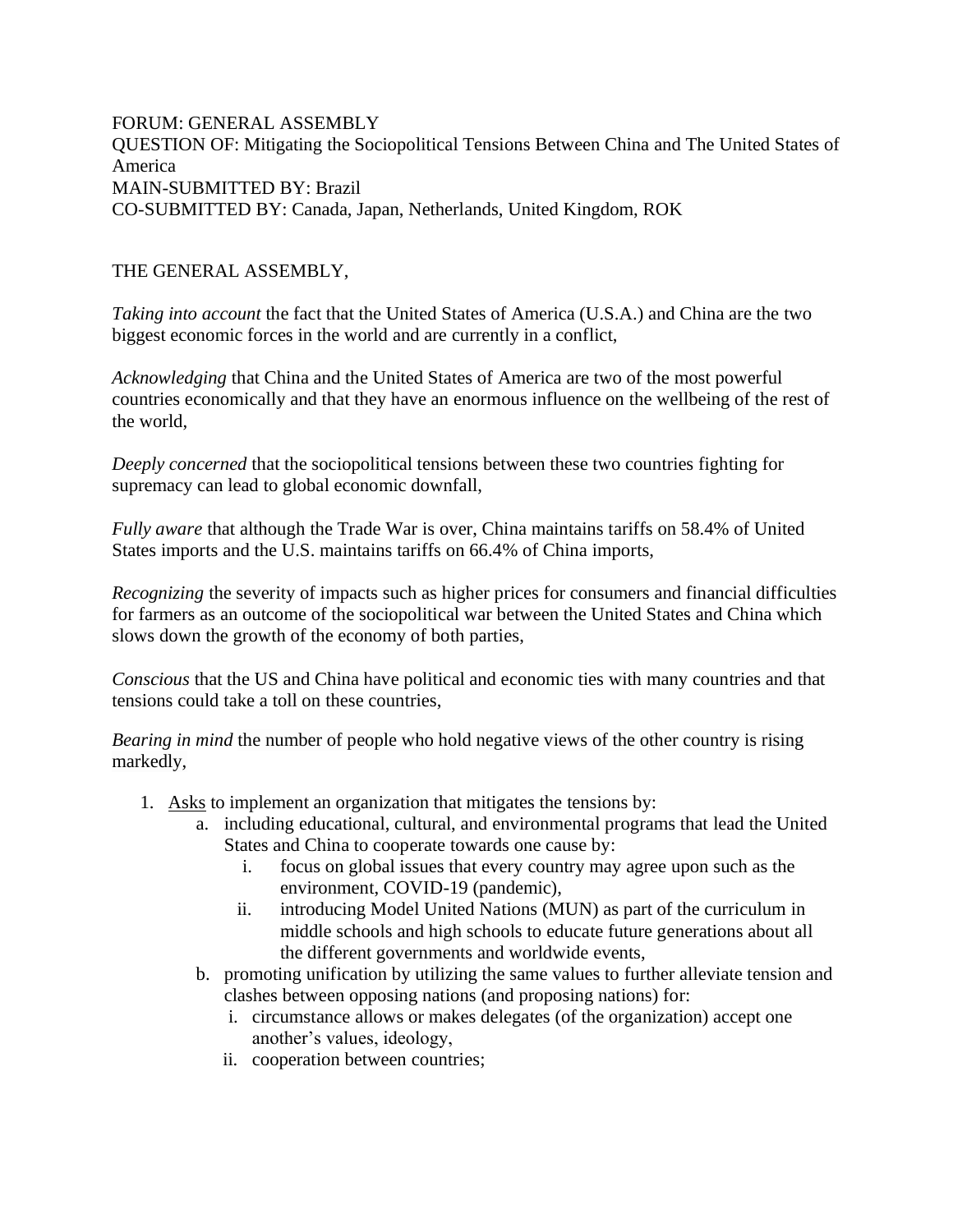- 2. Calls Upon the presidents of the US and China to meet every half-year to discuss matters and clear up any concerns such as but not limited to:
	- a. economic crises happening in the world or in either of these countries,
	- b. military tensions between the two countries that can be verbally solved,
	- c. natural or artificial disasters that can cause global health problems and famine such as, but not limited to:
		- i. earthquakes that destroy major government buildings,
		- ii. floods or droughts,
		- iii. nuclear accidents releasing lethal radiations in the environment that might affect civilizations and cause long-term damage;
- 3. Requests an organization to be formed by the UN with the purpose of observing and report actions of the United States and China by:
	- a. composing the organization of neutral countries such as, but not limited to:
		- i. Finland,
		- ii. Switzerland,
		- iii. Netherlands,
	- b. sending annual reports to the UN on tensions in areas such as but not limited to:
		- i. any political actions taken between the two countries,
		- ii. any military advancements such as the development of nuclear weapons,
		- iii. any economical tensions between the two countries such as tariffs,
	- c. having tensions to be mitigated with the use of the annual reports;
- 4. Further requests countries to nudge both China and the United States into signing an international law by:
	- a. encouraging disarmament and decreased production of nuclear arms between both countries,
	- b. supporting the idea of the half-year meeting between presidents;
- 5. Encourages the United States and China to sign an international law that prevents possible issues and escalation that sprout from the rising tensions and can clear up conflicts such as but not limited to:
	- a. rationalized territorial jurisdiction law to ensure that there is no privatization of land and illegal occupy and management such as:
		- i. meet with leaders of disputed territories and discussing jurisdictional issues together,
		- ii. ensuring respect for tripartite views and making sure of the future pros and cons,
	- b. import tax law that are made universal to help all countries have a stable standard which will reduce the tensions between struggling countries,
	- c. limitations on tariffs,
	- d. inflation in poorer countries which can be solved by a better management of the world's resources such as:
		- i. creating organizations in charge of keeping vital resources such as oil, wheat, rice, and drinkable water,
		- ii. funding organizations to keep the environment clean and safe to use,